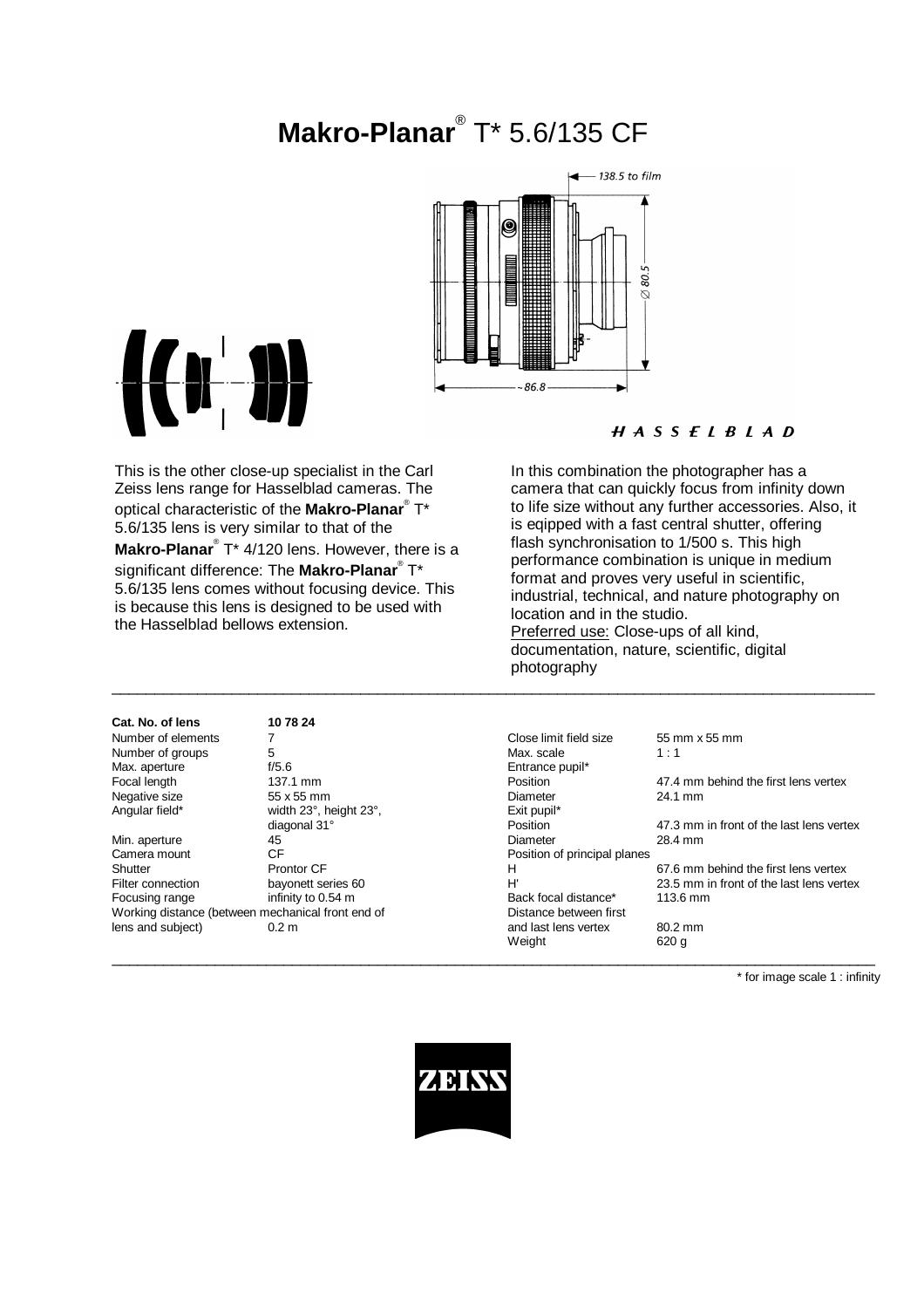## Performace data: **Makro-Planar**® T\* 5.6/135 CF Cat. No. 10 78 24

#### **1. MTF Diagrams**

The image height u - calculated from the image center - is entered in mm on the horizontal axis of the graph. The modulation transfer  $\overline{T}$  (MTF = M odulation Transfer Factor) is entered on the vertical axis. Parameters of the graph are the spatial frequencies R in cycles (line pairs) per mm given at the top of this page.

The lowest spatial frequency corresponds to the upper pair of curves, the highest spatial frequency to the lower pair. Above each graph, the f-number k is given for which the measurement was made. "White" light means that the measurement was made with a subject illumination having the approximate spectral distribution of daylight. Unless otherwise indicated, the performance data refer to large object distances, for which normal photographic lenses are primarily used.

### **2. Relative illuminance**

In this diagram the horizontal axis gives the image height u in mm and the vertical axis the relative illuminance E, both for full aperture and a moderately stopped-down lens. The values for E are determined taking into account vignetting and natural light decrease.

#### **3. Distortion**

Here again the image height u is entered on the horizontal axis in mm. The vertical axis gives the distortion V in % of the relevant image height. A positive value for V means that the actual image point is further from the image center than with perfectly distortion-free imaging (pincushion distortion); a negative V indicates barrel distortion.

Modulation transfer T as a function of image height u. Slit orientation: tangential ---- sagittal White light. Spatial frequencies  $R = 10$ , 20 and 40 cycles/mm







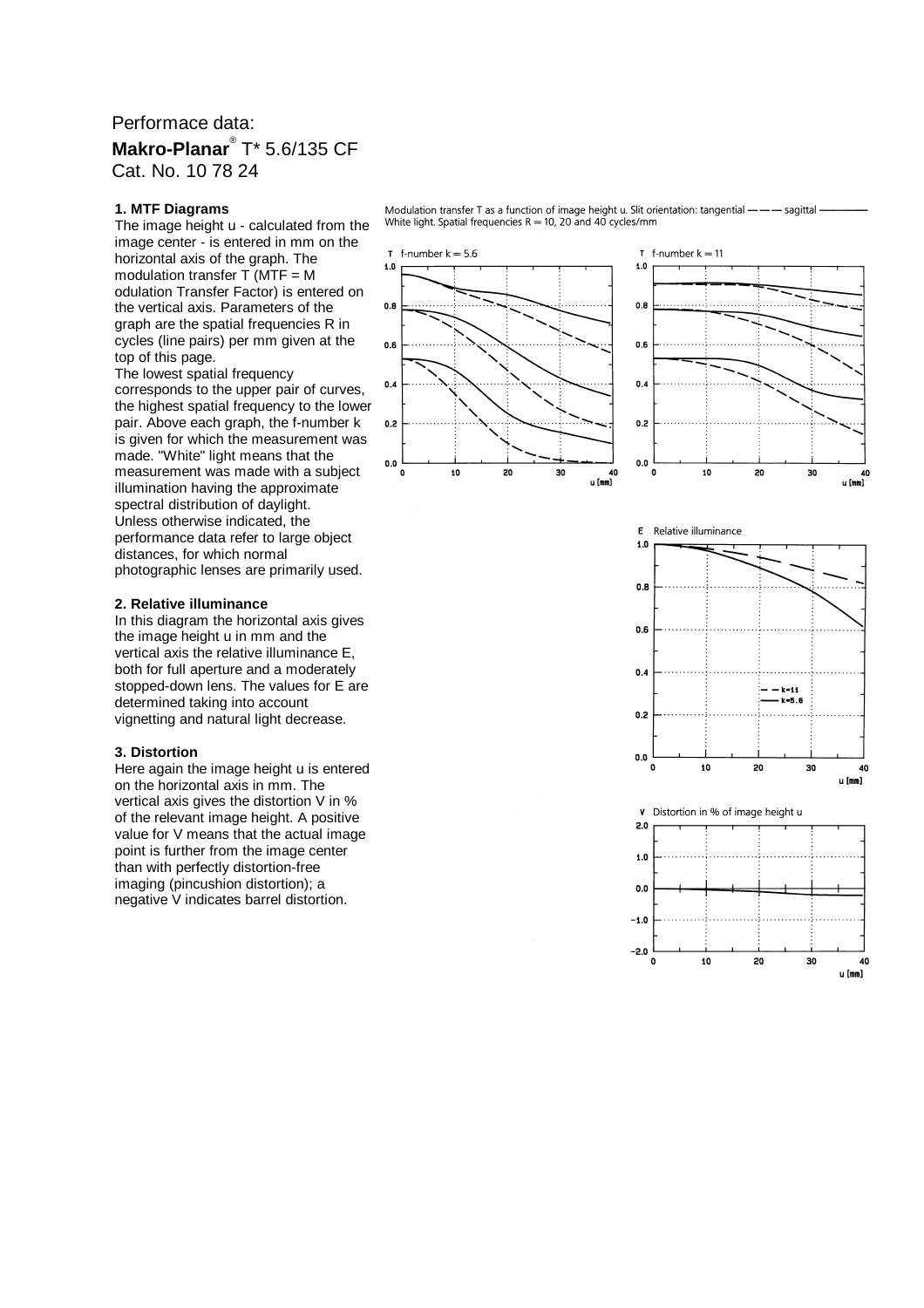# Performace data: Makro-Planar<sup>®</sup> T\* 5.6/135 CF Cat. No. 10 78 24



 $-1.0$  $-2.0$  $\pmb{\mathsf{o}}$ 

 $\overline{10}$ 

20

30

40 u [mm]

i.s. = image scale